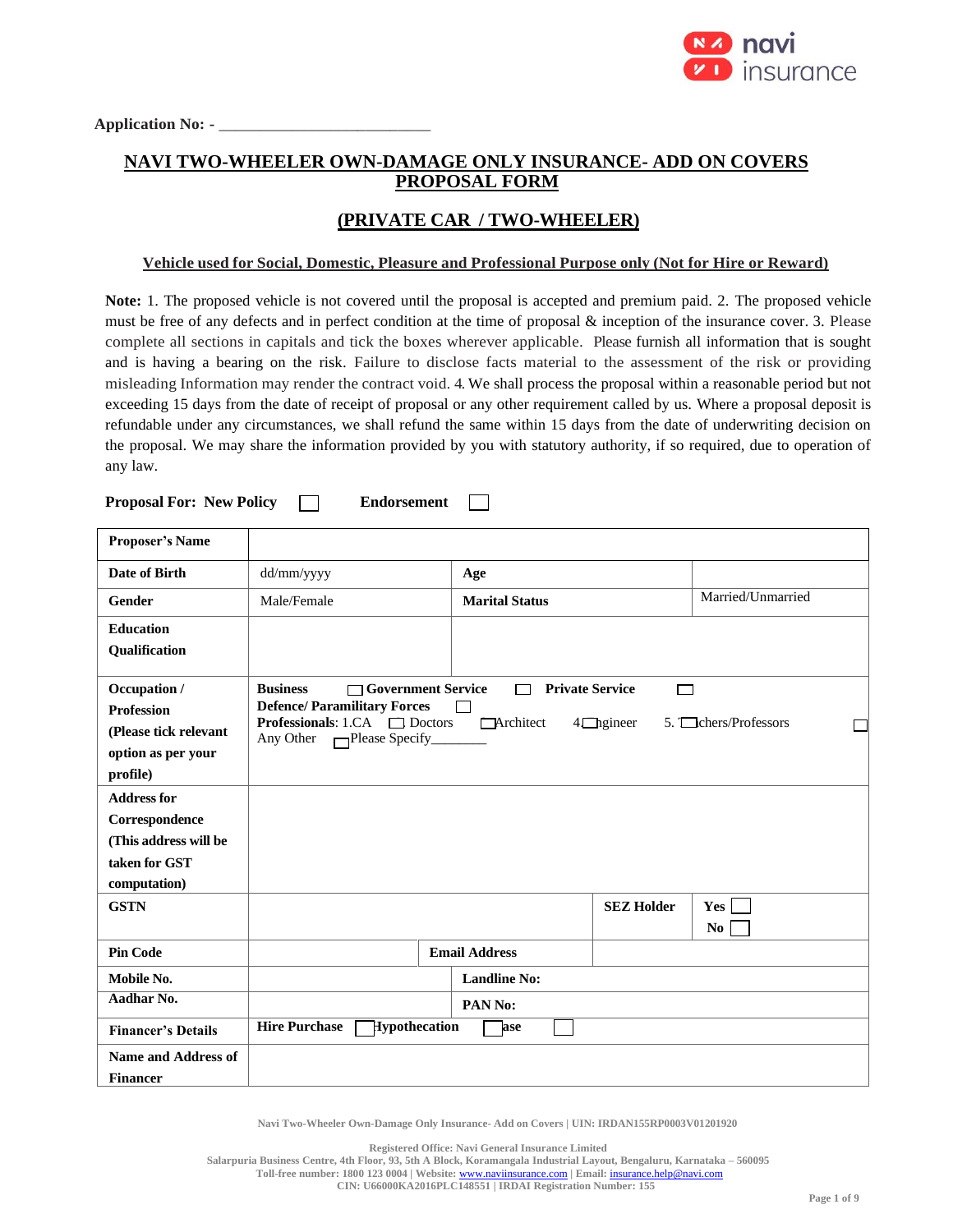

|                                                                    | <b>Own Damage</b><br><b>Type of Policy Required</b><br><b>Own Damage (Fire and Theft)</b><br>In Damage (Fire only)<br><b>Pamage (Theft only)</b><br>Ow |                          |  |                            |             |                                    |              |  |                                                               |                          |                                                                               |                     |  |
|--------------------------------------------------------------------|--------------------------------------------------------------------------------------------------------------------------------------------------------|--------------------------|--|----------------------------|-------------|------------------------------------|--------------|--|---------------------------------------------------------------|--------------------------|-------------------------------------------------------------------------------|---------------------|--|
|                                                                    | <b>Period of Insurance</b><br>To: Midnight of dd/mm/yyyy<br>From: --//-- Hrs. on dd/mm/yyyy                                                            |                          |  |                            |             |                                    |              |  |                                                               |                          |                                                                               |                     |  |
|                                                                    | <b>Liability Insurance Details:</b>                                                                                                                    |                          |  |                            |             |                                    |              |  |                                                               |                          |                                                                               |                     |  |
|                                                                    | <b>Liability Policy Number</b>                                                                                                                         |                          |  | <b>Insurer Name</b>        |             |                                    |              |  | <b>Policy Start Date</b>                                      |                          | <b>Policy End Date</b>                                                        |                     |  |
| <b>Details of Vehicle:</b>                                         |                                                                                                                                                        |                          |  |                            |             |                                    |              |  |                                                               |                          |                                                                               |                     |  |
|                                                                    | Whether the vehicle is New or Second Hand at the time of Purchase: New                                                                                 |                          |  |                            |             |                                    |              |  | Seco                                                          | Hand                     |                                                                               |                     |  |
|                                                                    | Body Type: ________                                                                                                                                    |                          |  |                            |             |                                    |              |  |                                                               |                          |                                                                               |                     |  |
| REGN. No                                                           | <b>Engine</b><br>N <sub>0</sub>                                                                                                                        | Chassis<br>No.           |  | Year of<br>Manufa<br>cture | <b>Make</b> |                                    | <b>Model</b> |  | Date of<br><b>Registration/</b><br>Date of<br><b>Purchase</b> | <b>Cubic</b><br>Capacity | <b>Seating</b><br>Capacity<br><b>Including</b><br>driver &<br><b>Side Car</b> | Fuel<br><b>Type</b> |  |
|                                                                    |                                                                                                                                                        |                          |  |                            |             |                                    |              |  |                                                               |                          |                                                                               |                     |  |
|                                                                    | <b>Registering Authority - Name and location:</b>                                                                                                      |                          |  |                            |             |                                    |              |  |                                                               |                          |                                                                               |                     |  |
|                                                                    | <b>Insured Declared Value</b><br>Amount $(\bar{\mathbf{z}})$                                                                                           |                          |  |                            |             |                                    |              |  |                                                               |                          |                                                                               |                     |  |
|                                                                    | <b>Insured Declared Value of Vehicle</b>                                                                                                               |                          |  |                            |             |                                    |              |  |                                                               |                          |                                                                               |                     |  |
|                                                                    | Side Car Value (Applicable for Two-Wheeler only)                                                                                                       |                          |  |                            |             |                                    |              |  |                                                               |                          |                                                                               |                     |  |
|                                                                    | Non-Electrical Accessories (other Than manufacturer fitted)                                                                                            |                          |  |                            |             |                                    |              |  |                                                               |                          |                                                                               |                     |  |
| Sr. No.                                                            |                                                                                                                                                        | <b>Items Description</b> |  |                            |             |                                    |              |  | <b>IDV</b>                                                    |                          |                                                                               |                     |  |
| $\mathbf{1}$<br>$\overline{c}$                                     |                                                                                                                                                        |                          |  |                            |             |                                    |              |  |                                                               |                          |                                                                               |                     |  |
| 3                                                                  |                                                                                                                                                        |                          |  |                            |             |                                    |              |  |                                                               |                          |                                                                               |                     |  |
| <b>Total</b>                                                       |                                                                                                                                                        |                          |  |                            |             |                                    |              |  |                                                               |                          |                                                                               |                     |  |
| Electrical/Electronic Accessories (Other than manufacturer fitted) |                                                                                                                                                        |                          |  |                            |             |                                    |              |  |                                                               |                          |                                                                               |                     |  |
| Sr. No.                                                            |                                                                                                                                                        | <b>Items Description</b> |  |                            | <b>Make</b> | <b>IDV</b><br><b>Model</b><br>Year |              |  |                                                               |                          |                                                                               |                     |  |
| 1.                                                                 |                                                                                                                                                        |                          |  |                            |             |                                    |              |  |                                                               |                          |                                                                               |                     |  |
| 2.                                                                 |                                                                                                                                                        |                          |  |                            |             |                                    |              |  |                                                               |                          |                                                                               |                     |  |
| <b>Total</b>                                                       | 3.                                                                                                                                                     |                          |  |                            |             |                                    |              |  |                                                               |                          |                                                                               |                     |  |
|                                                                    | <b>External CNG/LPG kit (Not Provided by manufacturer)</b>                                                                                             |                          |  |                            |             |                                    |              |  |                                                               |                          |                                                                               |                     |  |
|                                                                    |                                                                                                                                                        |                          |  |                            |             |                                    |              |  |                                                               |                          |                                                                               |                     |  |
| <b>Total IDV</b>                                                   |                                                                                                                                                        |                          |  |                            |             |                                    |              |  |                                                               |                          |                                                                               |                     |  |

**Registered Office: Navi General Insurance Limited**

**Salarpuria Business Centre, 4th Floor, 93, 5th A Block, Koramangala Industrial Layout, Bengaluru, Karnataka – 560095**

**Toll-free number: 1800 123 0004 | Website:** [www.naviinsurance.com](http://www.naviinsurance.com/) **| Email:** [insurance.help@navi.com](mailto:insurance.help@navi.com) **CIN: U66000KA2016PLC148551 | IRDAI Registration Number: 155**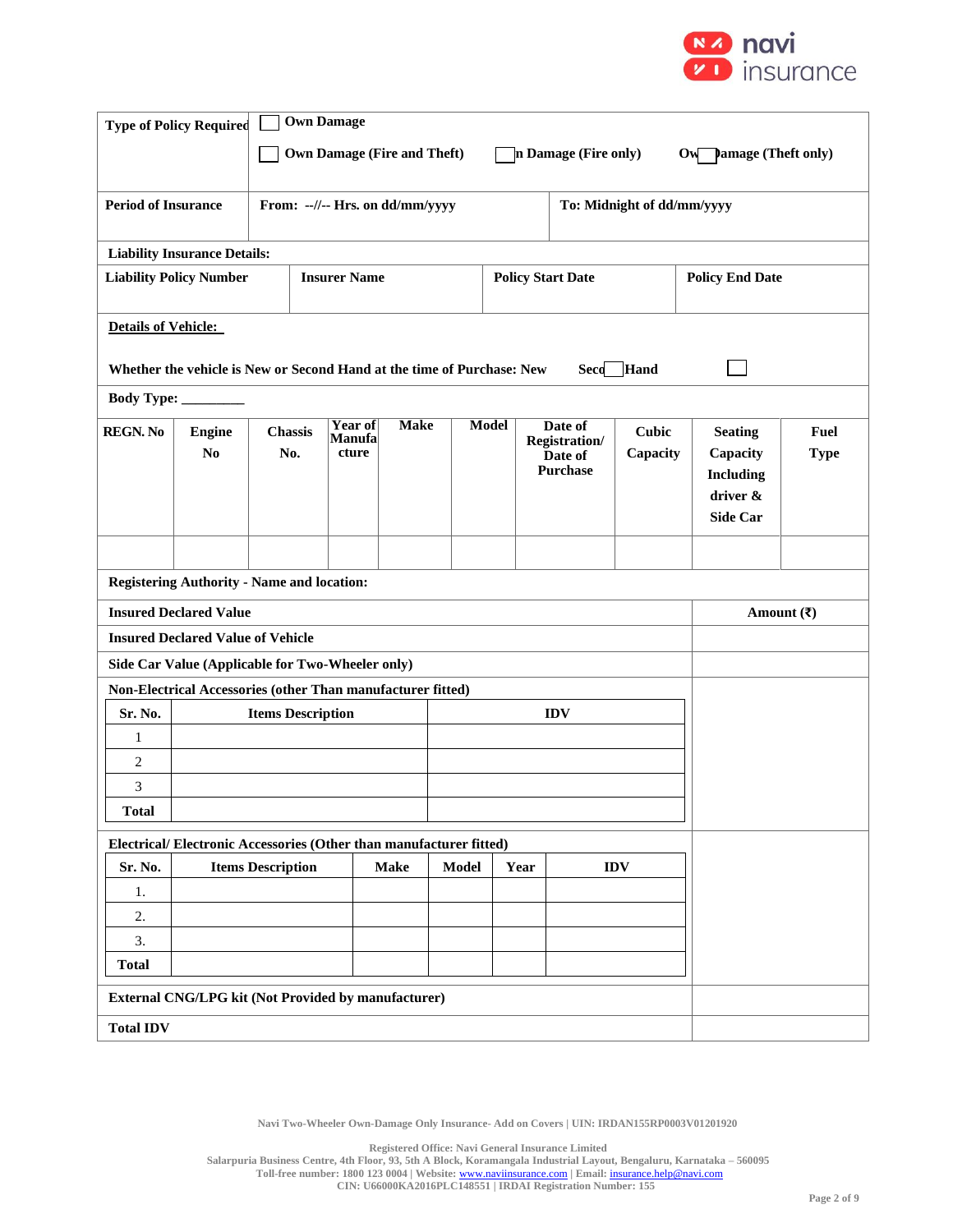

#### **Note:**

The Insured's Declared Value (IDV) of the vehicle will be deemed to be the 'SUM INSURED' for the purpose of this tariff and it will be fixed at the commencement of each policy period for each insured vehicle.

The IDV of the vehicle is to be fixed on the basis of manufacturers listed selling price of the brand and model as the vehicle proposed for insurance at the commencement of insurance /renewal, and adjusted for depreciation (as per schedule specified below). The IDV of the side car(s) and / or accessories, if any, fitted to the vehicle but not included in the manufacturer's listed selling price of the vehicle is / are also likewise to be fixed.

The schedule of age-wise depreciation as shown below is applicable for the purpose of Total Loss/ Constructive Total Loss (TL/ CTL) claims only. A vehicle will be considered to be a CTL where the aggregate cost of retrieval and / or repair of the vehicle subject to terms and conditions of the policy exceeds 75% of the IDV.

| <b>AGE OF VEHICLE</b>                       | % OF DEPRECIATION FOR<br><b>FIXING IDV</b> |
|---------------------------------------------|--------------------------------------------|
| Not exceeding 6 months                      | 5%                                         |
| Exceeding 6 months but not exceeding 1 year | 15%                                        |
| Exceeding 1 year but not exceeding 2 years  | 20%                                        |
| Exceeding 2 year but not exceeding 3 years  | 30%                                        |
| Exceeding 3 year but not exceeding 4 years  | 40%                                        |
| Exceeding 4 year but not exceeding 5 years  | 50%                                        |

**Note.** IDV of obsolete models of vehicles (i.e. Models which the manufacturers have discontinued to manufacture) and vehicles beyond 5 years of age will be determined on the basis of an understanding between the insurer and the insured.

#### **PREVIOUS INSURER DETAILS**

| <b>Previous</b><br>Policy No                                                                                                                           | Type of<br><b>Policy</b><br>Package<br>/TP | Name of<br><b>Insurer &amp;</b><br><b>Servicing</b><br><b>Branch Code</b><br>or Address |        | <b>NCB</b> in<br>last year<br><b>Policy</b> | <b>Policy Expiry Date</b> | Did you<br>claim<br>Last year?<br>Yes/No. If<br>yes, please<br>provide<br>claim<br>amount. |        | <b>NCB</b> % Eligible<br>(provide proof or<br>declaration at the end<br>of the proposal form) |  |
|--------------------------------------------------------------------------------------------------------------------------------------------------------|--------------------------------------------|-----------------------------------------------------------------------------------------|--------|---------------------------------------------|---------------------------|--------------------------------------------------------------------------------------------|--------|-----------------------------------------------------------------------------------------------|--|
|                                                                                                                                                        |                                            |                                                                                         |        |                                             |                           |                                                                                            |        |                                                                                               |  |
| Claim Lodged in past 3 years                                                                                                                           |                                            |                                                                                         | Year 1 | Year 2                                      |                           |                                                                                            | Year 3 |                                                                                               |  |
| No. of claims                                                                                                                                          |                                            |                                                                                         |        |                                             |                           |                                                                                            |        |                                                                                               |  |
| Amount                                                                                                                                                 |                                            |                                                                                         |        |                                             |                           |                                                                                            |        |                                                                                               |  |
| Has any Insurance Company Ever Declined/Cancelled /Refused Renewal/Imposed special condition or excess – Yes/No<br>If Yes, reason and details thereof: |                                            |                                                                                         |        |                                             |                           |                                                                                            |        |                                                                                               |  |

**Navi Two-Wheeler Own-Damage Only Insurance- Add on Covers | UIN: IRDAN155RP0003V01201920**

**Registered Office: Navi General Insurance Limited**

**Salarpuria Business Centre, 4th Floor, 93, 5th A Block, Koramangala Industrial Layout, Bengaluru, Karnataka – 560095**

**Toll-free number: 1800 123 0004 | Website:** [www.naviinsurance.com](http://www.naviinsurance.com/) **| Email:** [insurance.help@navi.com](mailto:insurance.help@navi.com)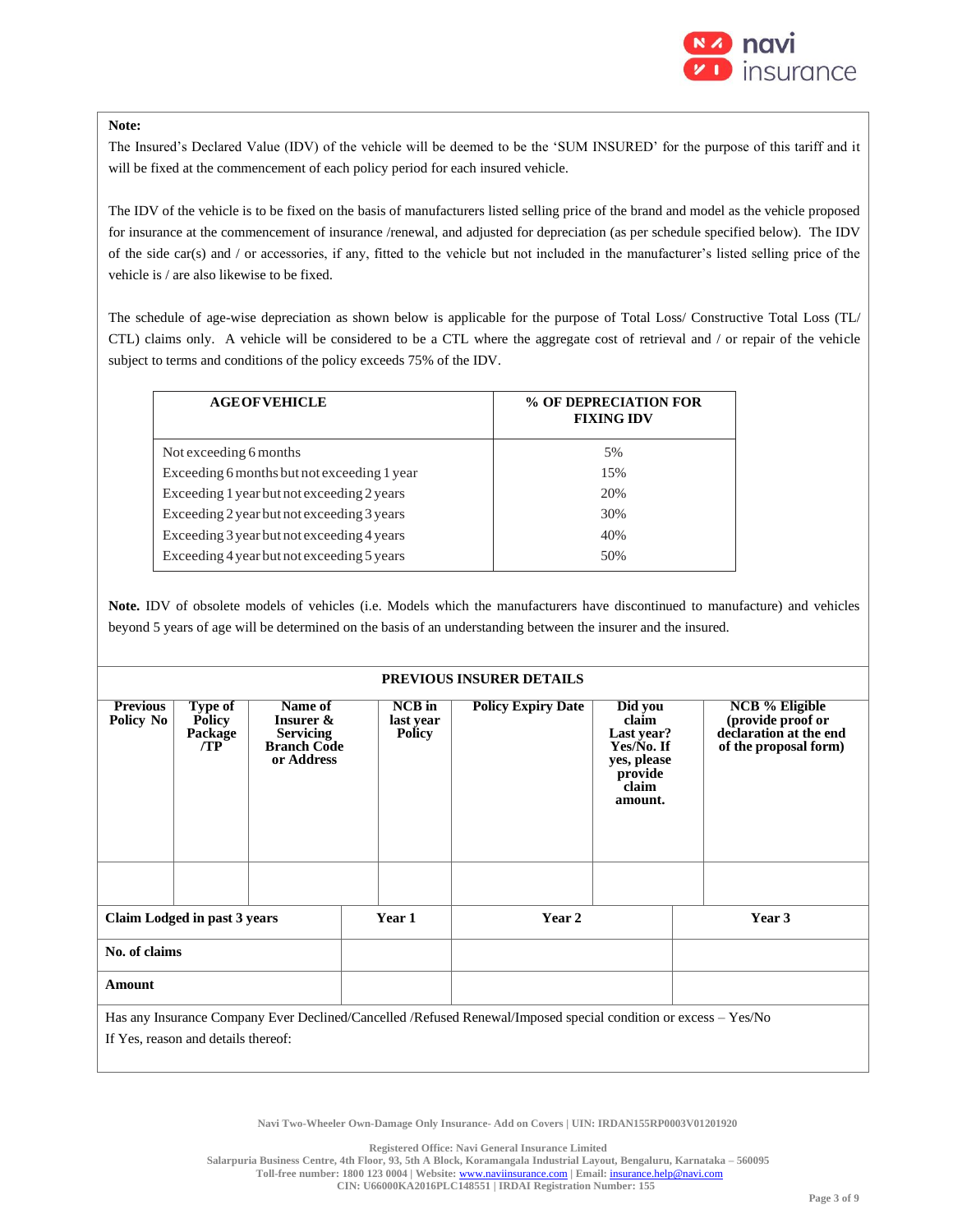

| <b>OTHER INFORMATION</b><br>(Tick on relevant option and provide details wherever applicable) |                                                                              |  |  |  |  |  |
|-----------------------------------------------------------------------------------------------|------------------------------------------------------------------------------|--|--|--|--|--|
|                                                                                               |                                                                              |  |  |  |  |  |
| Average Yearly Usage (in KM's)                                                                |                                                                              |  |  |  |  |  |
| <b>Current Odometer Rating</b>                                                                |                                                                              |  |  |  |  |  |
| City where vehicle will be driven                                                             |                                                                              |  |  |  |  |  |
| Are you an existing customer of Navi<br><b>General Insurance?</b>                             | Yes/No<br><b>Customer ID</b>                                                 |  |  |  |  |  |
| Is any other Private car/two-Wheeler<br>belonging to your family insured with us?             | Yes/No<br>(Family means Father, Mother, Self, Spouse, Children)              |  |  |  |  |  |
| Do you wish to share your Credit Score<br>with us?                                            | Yes/No                                                                       |  |  |  |  |  |
| Is your vehicle fitted with Telematics                                                        | Yes/No - If yes are you willing to share device data if required by company? |  |  |  |  |  |
| Device?                                                                                       | (Yes/No)                                                                     |  |  |  |  |  |
| Do you wish to provide photograph of your                                                     | Yes/No                                                                       |  |  |  |  |  |
| vehicle?                                                                                      |                                                                              |  |  |  |  |  |
| If yes, please provide/upload minimum                                                         |                                                                              |  |  |  |  |  |
| four photographs of all 4 sides of the vehicle                                                |                                                                              |  |  |  |  |  |
| taken on the date of proposal through our                                                     |                                                                              |  |  |  |  |  |
| mobile application.                                                                           |                                                                              |  |  |  |  |  |
|                                                                                               |                                                                              |  |  |  |  |  |
| Voluntary Excess: Do you wish to opt for                                                      | $Yes/No - If yes, please specify the amount$                                 |  |  |  |  |  |
| Voluntary Excess over and above the                                                           |                                                                              |  |  |  |  |  |
| Compulsory Deductible mentioned below:                                                        |                                                                              |  |  |  |  |  |
| Two Wheelers - Rs.100                                                                         |                                                                              |  |  |  |  |  |
| Private Car----                                                                               | For Two Wheelers: Rs 500/750/1000/1500/3000                                  |  |  |  |  |  |
| Not Exceeding 1500 CC - Rs.1000                                                               |                                                                              |  |  |  |  |  |
| Exceeding 1500 CC - Rs.2000                                                                   | For Private Cars: Rs 2500/5000/7500/15000                                    |  |  |  |  |  |
|                                                                                               |                                                                              |  |  |  |  |  |

**Registered Office: Navi General Insurance Limited Salarpuria Business Centre, 4th Floor, 93, 5th A Block, Koramangala Industrial Layout, Bengaluru, Karnataka – 560095 Toll-free number: 1800 123 0004 | Website:** [www.naviinsurance.com](http://www.naviinsurance.com/) **| Email:** [insurance.help@navi.com](mailto:insurance.help@navi.com) **CIN: U66000KA2016PLC148551 | IRDAI Registration Number: 155**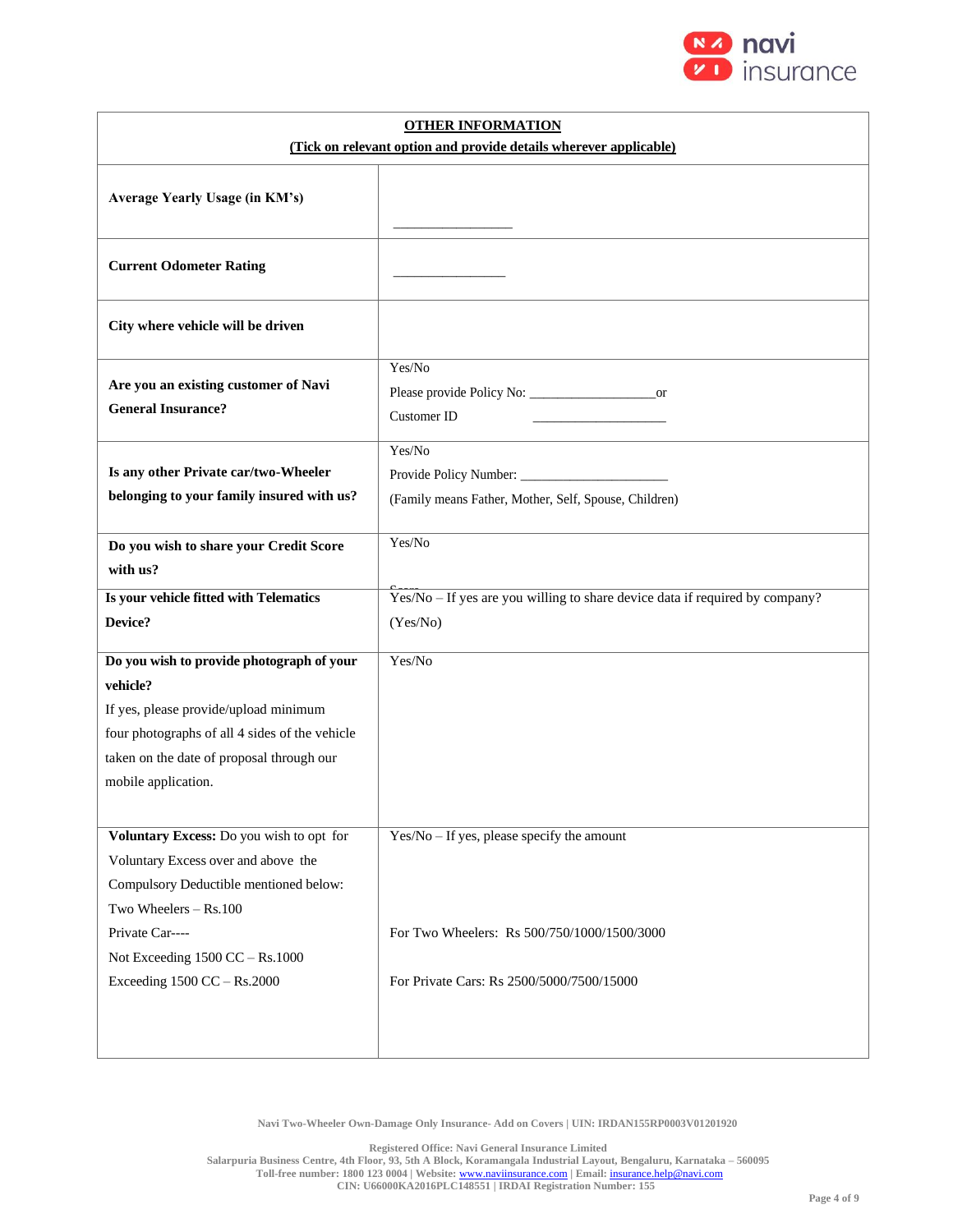

|                                                                                                                                                                                                     | ANY OTHER RELVANT INFORMATION                                                                      |                  |                   |                              |                   |                  |  |
|-----------------------------------------------------------------------------------------------------------------------------------------------------------------------------------------------------|----------------------------------------------------------------------------------------------------|------------------|-------------------|------------------------------|-------------------|------------------|--|
| Is any of these applicable:                                                                                                                                                                         |                                                                                                    |                  |                   |                              |                   |                  |  |
| Vehicle being run by non-conventional<br>1.<br>source<br>Vehicle will be used for driving tuitions<br>2.<br>Whether vehicle is certified as Vintage<br>3.<br>car by Vintage and Classic Car Club of | Yes/No<br>If yes, please specify details (RC copy will be needed as proof)<br>Yes/No<br>Yes/No     |                  |                   |                              |                   |                  |  |
| India.<br>Vehicle is Specially designed for use of<br>4.<br>blind / Handicapped / Mentally<br><b>Challenged Person and duly endorsed in</b><br><b>Registration Certificate</b>                      | Yes/No                                                                                             |                  |                   |                              |                   |                  |  |
| Use of vehicle limited to own premises?<br>5.<br>Whether the vehicle is fitted with Fibre<br>6.                                                                                                     | Yes/No                                                                                             |                  |                   |                              |                   |                  |  |
| <b>Glass Tank</b><br>Is the vehicle fitted with Anti-Theft<br>7.<br>device approved by ARAI?                                                                                                        | Yes/No                                                                                             |                  |                   |                              |                   |                  |  |
| <b>Imported Vehicle without Custom Duty</b><br>8.<br>Loss of accessories by Burglary, House<br>9.                                                                                                   | Yes/No                                                                                             |                  |                   |                              |                   |                  |  |
| breaking and theft (Applicable only for<br>Two-Wheeler)                                                                                                                                             | Yes/No                                                                                             |                  |                   |                              |                   |                  |  |
| 10. Are you member of Auto/mobile<br><b>Association of India?</b>                                                                                                                                   | Yes/No                                                                                             |                  |                   |                              |                   |                  |  |
|                                                                                                                                                                                                     | Yes/No, If yes Please state:<br>Name of Association: _____<br>1.<br>2.<br>Date of Expiry__________ |                  |                   |                              | 2. Membership No. |                  |  |
| <b>Geographical Area extension:</b><br>(Please select countries you wish to cover)                                                                                                                  | Bangladesh, Nepal, Bhutan, Pakistan, Maldives, Sri Lanka                                           |                  |                   |                              |                   |                  |  |
| <b>Details of Driver</b><br><b>Owner Driver</b><br><b>Others</b><br>If Others, please specify relation to insured:                                                                                  | Self/Father/Mother/Brother/<br>Sister/Son/Daughter/Others                                          | Driving          | Age<br>Experience |                              |                   |                  |  |
|                                                                                                                                                                                                     | (Please fill in the details)                                                                       |                  |                   |                              |                   |                  |  |
| Any Physical infirmity/defective vision or<br>Hearing? If yes provide details:                                                                                                                      |                                                                                                    |                  |                   |                              |                   |                  |  |
| Provide details of any Accident or<br><b>Impending Prosecution.</b>                                                                                                                                 | Drivers Name                                                                                       | Date of Accident |                   | Circumstances of<br>Accident |                   | Loss/Cost<br>Rs. |  |
|                                                                                                                                                                                                     |                                                                                                    |                  |                   |                              |                   |                  |  |

**Registered Office: Navi General Insurance Limited**

**Salarpuria Business Centre, 4th Floor, 93, 5th A Block, Koramangala Industrial Layout, Bengaluru, Karnataka – 560095**

**Toll-free number: 1800 123 0004 | Website:** [www.naviinsurance.com](http://www.naviinsurance.com/) **| Email:** [insurance.help@navi.com](mailto:insurance.help@navi.com)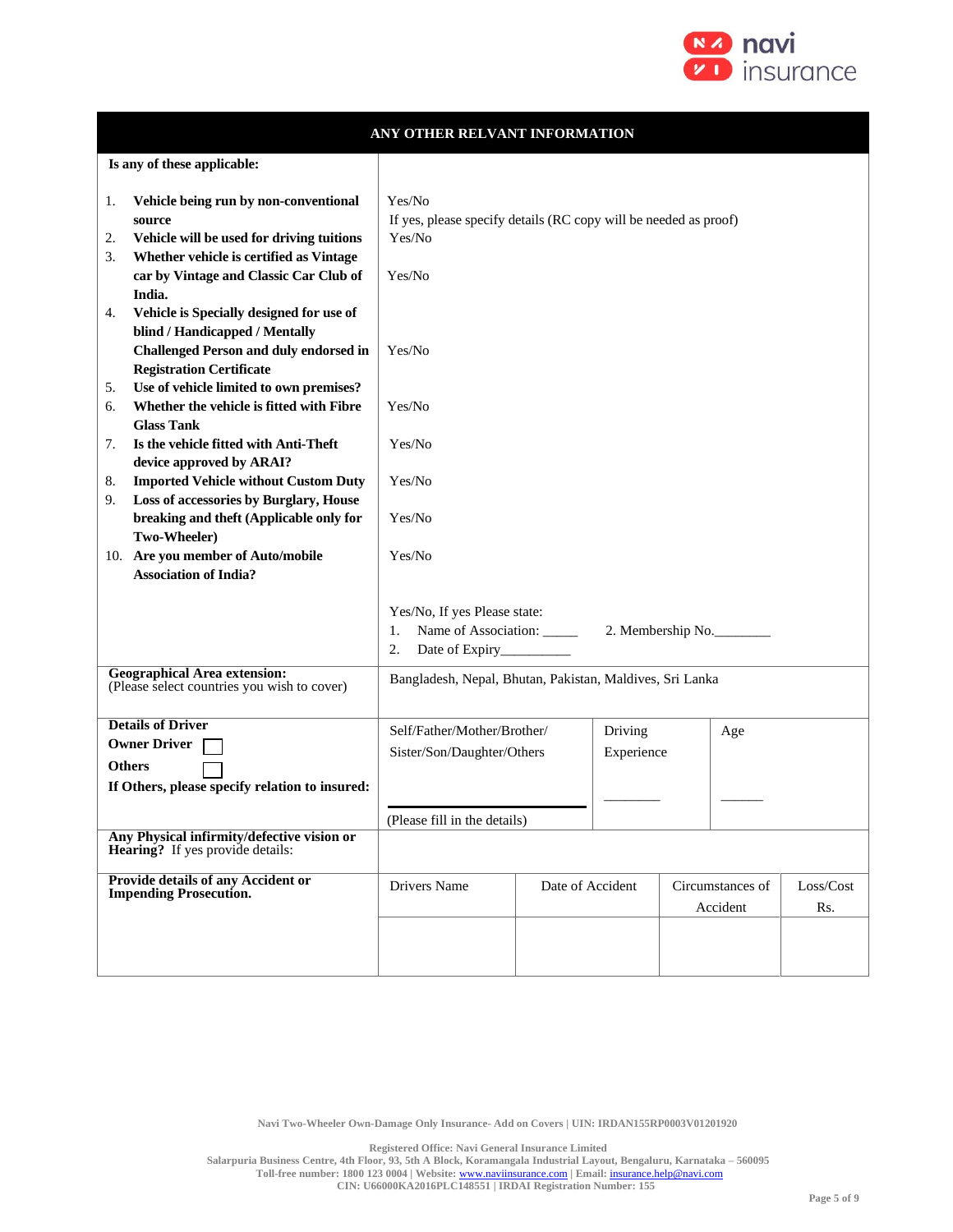

|                | ADD ON COVER - (Two-Wheeler & Private Car)                                                                                     |        |                                                                                                                                                                                                        |  |  |  |  |  |
|----------------|--------------------------------------------------------------------------------------------------------------------------------|--------|--------------------------------------------------------------------------------------------------------------------------------------------------------------------------------------------------------|--|--|--|--|--|
| 1              | Zero Dep Cover                                                                                                                 | П      | No of Claims<br><b>Without Deductible</b><br>П<br>With Deductible<br>П<br>Deductible Amount<br>Private Car - Upto Rs 5000 in multiples of Rs 1000<br>Two-Wheeler - Upto Rs 1000 in multiples of Rs 250 |  |  |  |  |  |
| 2              | New Vehicle for Old Vehicle (Two-Wheeler) New<br>Car for Old Car (Private Car)                                                 | $\Box$ |                                                                                                                                                                                                        |  |  |  |  |  |
| 3              | NCB (No claim Bonus) Secure                                                                                                    | $\Box$ |                                                                                                                                                                                                        |  |  |  |  |  |
| $\overline{4}$ | NCB (No claim Bonus) Protector (Two-wheeler)                                                                                   | $\Box$ |                                                                                                                                                                                                        |  |  |  |  |  |
| 5              | <b>Engine Protector</b>                                                                                                        | П      | <b>Without Deductible</b><br>$\Box$<br>With Deductible<br>Deductible: 10% of claim amount<br>(Deductible Option only available for Private Car)                                                        |  |  |  |  |  |
| 6              | Consumable Expenses                                                                                                            | □      |                                                                                                                                                                                                        |  |  |  |  |  |
| 7              | Roadside Assistance                                                                                                            | П      |                                                                                                                                                                                                        |  |  |  |  |  |
|                | ADD ON COVER - (PRIVATE CAR ONLY)                                                                                              |        |                                                                                                                                                                                                        |  |  |  |  |  |
| 8              | Daily Conveyance Allowance: Limits per day:<br>Compact -1000/ Mid-Size/Executive -1500/ MPV-<br>SUV -2000/ Premium Cars -3000) | $\Box$ | Limit per day                                                                                                                                                                                          |  |  |  |  |  |
| 9              | Tyre Replacement:<br>Supplied with Car $\Box$ or<br>Year of Purchase                                                           | $\Box$ | 1. With Depreciation<br>□<br>2. Full Replacement Basis<br>$\Box$                                                                                                                                       |  |  |  |  |  |
| 10             | Key and Lock Replacement<br>(Upto 1 lakh)                                                                                      | $\Box$ | Sum Insured                                                                                                                                                                                            |  |  |  |  |  |
| 11             | NCB Protector-Repair of Non-Metallic Parts                                                                                     | $\Box$ |                                                                                                                                                                                                        |  |  |  |  |  |
| 12             | Depreciation Cover - Specified Limit                                                                                           | $\Box$ | Rs 10,000 $\Box$ Rs 15,000 $\Box$ Rs 25,000 $\Box$                                                                                                                                                     |  |  |  |  |  |
| 13             | Personal Belonging protector<br>(In Multiples of Rs. 10,000 up to Rs. 50,000)                                                  | П      | $Sum\ Insured$                                                                                                                                                                                         |  |  |  |  |  |

**Registered Office: Navi General Insurance Limited**

**Salarpuria Business Centre, 4th Floor, 93, 5th A Block, Koramangala Industrial Layout, Bengaluru, Karnataka – 560095 Toll-free number: 1800 123 0004 | Website:** [www.naviinsurance.com](http://www.naviinsurance.com/) **| Email:** [insurance.help@navi.com](mailto:insurance.help@navi.com)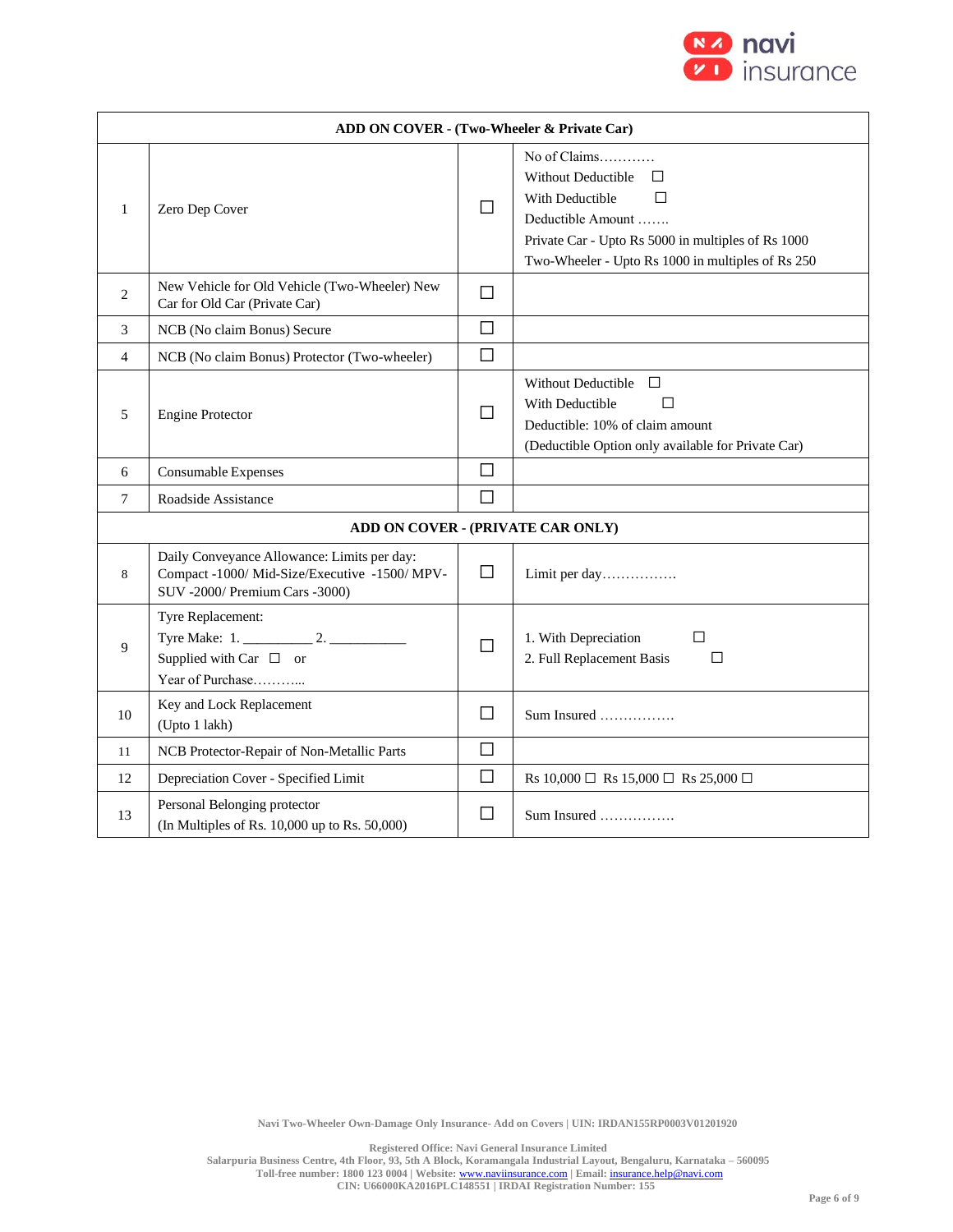

|                                                                                                                                                                                                                                                                                                                                                                                                                               |                                                                                                                                                                                                                                                                                                                                                                                                                                                                                                   |           |                                                  |                  | PREMIUM PAYMENT AND BANK DETAILS                        |        |                                                                                                                                                                                                                                                                                                                                                                                                                                                                                                                                                               |        |
|-------------------------------------------------------------------------------------------------------------------------------------------------------------------------------------------------------------------------------------------------------------------------------------------------------------------------------------------------------------------------------------------------------------------------------|---------------------------------------------------------------------------------------------------------------------------------------------------------------------------------------------------------------------------------------------------------------------------------------------------------------------------------------------------------------------------------------------------------------------------------------------------------------------------------------------------|-----------|--------------------------------------------------|------------------|---------------------------------------------------------|--------|---------------------------------------------------------------------------------------------------------------------------------------------------------------------------------------------------------------------------------------------------------------------------------------------------------------------------------------------------------------------------------------------------------------------------------------------------------------------------------------------------------------------------------------------------------------|--------|
| Payment Option:                                                                                                                                                                                                                                                                                                                                                                                                               | Cheque<br>Debit Card                                                                                                                                                                                                                                                                                                                                                                                                                                                                              | □<br>П    | Demand Draft<br>Credit Card                      | П<br>$\Box$      | <b>Fund Transfer</b>                                    | П      | Pay Order                                                                                                                                                                                                                                                                                                                                                                                                                                                                                                                                                     | $\Box$ |
| Premium Amount:                                                                                                                                                                                                                                                                                                                                                                                                               | ₹                                                                                                                                                                                                                                                                                                                                                                                                                                                                                                 |           |                                                  | Amount in Words: |                                                         |        |                                                                                                                                                                                                                                                                                                                                                                                                                                                                                                                                                               |        |
| For Cheque/DD/PO (Payable in favour of Navi General Insurance Company Limited)                                                                                                                                                                                                                                                                                                                                                |                                                                                                                                                                                                                                                                                                                                                                                                                                                                                                   |           |                                                  |                  |                                                         |        |                                                                                                                                                                                                                                                                                                                                                                                                                                                                                                                                                               |        |
| <b>Account Holder Name</b><br><b>Instrument Number</b>                                                                                                                                                                                                                                                                                                                                                                        |                                                                                                                                                                                                                                                                                                                                                                                                                                                                                                   |           |                                                  |                  | <b>Instrument Date</b>                                  |        |                                                                                                                                                                                                                                                                                                                                                                                                                                                                                                                                                               |        |
| <b>Instrument Amount</b>                                                                                                                                                                                                                                                                                                                                                                                                      |                                                                                                                                                                                                                                                                                                                                                                                                                                                                                                   |           |                                                  |                  | <b>Bank Name</b>                                        |        |                                                                                                                                                                                                                                                                                                                                                                                                                                                                                                                                                               |        |
| Credit/Debit Card No.                                                                                                                                                                                                                                                                                                                                                                                                         |                                                                                                                                                                                                                                                                                                                                                                                                                                                                                                   |           |                                                  |                  | <b>Expiry Date</b>                                      |        |                                                                                                                                                                                                                                                                                                                                                                                                                                                                                                                                                               |        |
| Fund Transfer/Wallet                                                                                                                                                                                                                                                                                                                                                                                                          | : Name of Bank/Wallet                                                                                                                                                                                                                                                                                                                                                                                                                                                                             |           |                                                  |                  | <b>Transaction Number:</b>                              |        |                                                                                                                                                                                                                                                                                                                                                                                                                                                                                                                                                               |        |
| <b>PAN Number</b><br>Note:                                                                                                                                                                                                                                                                                                                                                                                                    | $\begin{minipage}{.4\linewidth} \begin{tabular}{l} \multicolumn{2}{c} {\textbf{1}} & \multicolumn{2}{c} {\textbf{2}} & \multicolumn{2}{c} {\textbf{3}} \\ \multicolumn{2}{c} {\textbf{4}} & \multicolumn{2}{c} {\textbf{5}} & \multicolumn{2}{c} {\textbf{6}} \\ \multicolumn{2}{c} {\textbf{5}} & \multicolumn{2}{c} {\textbf{6}} & \multicolumn{2}{c} {\textbf{6}} \\ \multicolumn{2}{c} {\textbf{6}} & \multicolumn{2}{c} {\textbf{6}} & \multicolumn{2}{c} {\textbf{6}} \\ \multicolumn{2}{c$ |           |                                                  |                  | <b>TAN Number</b><br>$\sim$ $\sim$ $\sim$ $\sim$ $\sim$ |        |                                                                                                                                                                                                                                                                                                                                                                                                                                                                                                                                                               |        |
| As per the Regulatory requirements, we can affect payment of the refund (if any) and or claims only through Electronic Clearing<br>System (ECS) / National Electronic Funds Transfer (NEFT) / Real Time Gross Settlement (RTGS) / Interbank Mobile Payment<br>Service (IMPS). If the premium payment mode is other than cheque, please provide your account details as mentioned below for<br>refund purposes.<br>Account No. |                                                                                                                                                                                                                                                                                                                                                                                                                                                                                                   |           |                                                  |                  | <b>IFSC/MICR Code</b>                                   |        |                                                                                                                                                                                                                                                                                                                                                                                                                                                                                                                                                               |        |
| <b>UPI ID</b>                                                                                                                                                                                                                                                                                                                                                                                                                 |                                                                                                                                                                                                                                                                                                                                                                                                                                                                                                   |           |                                                  |                  | <b>Branch Name:</b>                                     |        |                                                                                                                                                                                                                                                                                                                                                                                                                                                                                                                                                               |        |
| Type of Account                                                                                                                                                                                                                                                                                                                                                                                                               | $\mathbf{L}$                                                                                                                                                                                                                                                                                                                                                                                                                                                                                      |           | Saving Bank's Account<br>Others (Please Specify) | $\Box$           | $\Box$ Current Account                                  | $\Box$ |                                                                                                                                                                                                                                                                                                                                                                                                                                                                                                                                                               |        |
| ELECTRONIC INSURANCE ACCOUNT DETAILS OF PROPOSER                                                                                                                                                                                                                                                                                                                                                                              |                                                                                                                                                                                                                                                                                                                                                                                                                                                                                                   |           |                                                  |                  |                                                         |        |                                                                                                                                                                                                                                                                                                                                                                                                                                                                                                                                                               |        |
| (Email Id is mandatory)                                                                                                                                                                                                                                                                                                                                                                                                       |                                                                                                                                                                                                                                                                                                                                                                                                                                                                                                   |           |                                                  |                  |                                                         |        |                                                                                                                                                                                                                                                                                                                                                                                                                                                                                                                                                               |        |
| Do you have an EIA                                                                                                                                                                                                                                                                                                                                                                                                            | $\sim 1000$<br>$\Box$ Yes                                                                                                                                                                                                                                                                                                                                                                                                                                                                         | $\Box$ No |                                                  |                  |                                                         |        | If No, do you wish to apply for EIA $\Box$ Yes $\Box$ No                                                                                                                                                                                                                                                                                                                                                                                                                                                                                                      |        |
| If Yes, please quote the EIA number                                                                                                                                                                                                                                                                                                                                                                                           |                                                                                                                                                                                                                                                                                                                                                                                                                                                                                                   |           |                                                  |                  |                                                         |        | $\left\langle \!\left\langle \begin{array}{c} \rule{0.3cm}{0.15mm} \rule{0.3cm}{0.15mm} \end{array} \right. \!\! \right. \! \left. \begin{array}{c} \rule{0.3cm}{0.15mm} \rule{0.3cm}{0.15mm} \end{array} \right\rangle \!\!>$                                                                                                                                                                                                                                                                                                                                |        |
| If applied, please mention your preferred Insurance Repository                                                                                                                                                                                                                                                                                                                                                                |                                                                                                                                                                                                                                                                                                                                                                                                                                                                                                   |           |                                                  |                  |                                                         |        | $\left\langle \!\left\langle \begin{array}{c} \right.\\ \left. \right.\\ \left. \right.\\ \left. \right.\\ \left. \right.\\ \left. \right.\\ \left. \right.\\ \left. \right.\\ \left. \right.\\ \left. \right.\\ \left. \right.\\ \left. \right.\\ \left. \right.\\ \left. \right.\\ \left. \right.\\ \left. \right.\\ \left. \right.\\ \left. \right.\\ \left. \right.\\ \left. \right.\\ \left. \right.\\ \left. \right.\\ \left. \right.\\ \left. \right.\\ \left. \right.\\ \left. \right.\\ \left. \right.\\ \left. \right.\\ \left. \right.\\ \left. \$ |        |
| Email Id (Registered with Insurance Repository)                                                                                                                                                                                                                                                                                                                                                                               |                                                                                                                                                                                                                                                                                                                                                                                                                                                                                                   |           |                                                  |                  |                                                         |        | $\iff \qquad \qquad \iff \qquad \qquad \Longrightarrow$                                                                                                                                                                                                                                                                                                                                                                                                                                                                                                       |        |
|                                                                                                                                                                                                                                                                                                                                                                                                                               | Your Policy will be credited in your EIA account and your address details as mentioned in the EIA shall override the address provided<br>in this proposal for Insurance. We request you to inform the Repository of any changes in the details immediately.                                                                                                                                                                                                                                       |           |                                                  |                  |                                                         |        |                                                                                                                                                                                                                                                                                                                                                                                                                                                                                                                                                               |        |
|                                                                                                                                                                                                                                                                                                                                                                                                                               |                                                                                                                                                                                                                                                                                                                                                                                                                                                                                                   |           |                                                  |                  |                                                         |        |                                                                                                                                                                                                                                                                                                                                                                                                                                                                                                                                                               |        |

**Registered Office: Navi General Insurance Limited**

**Salarpuria Business Centre, 4th Floor, 93, 5th A Block, Koramangala Industrial Layout, Bengaluru, Karnataka – 560095**

**Toll-free number: 1800 123 0004 | Website:** [www.naviinsurance.com](http://www.naviinsurance.com/) **| Email:** [insurance.help@navi.com](mailto:insurance.help@navi.com) **CIN: U66000KA2016PLC148551 | IRDAI Registration Number: 155**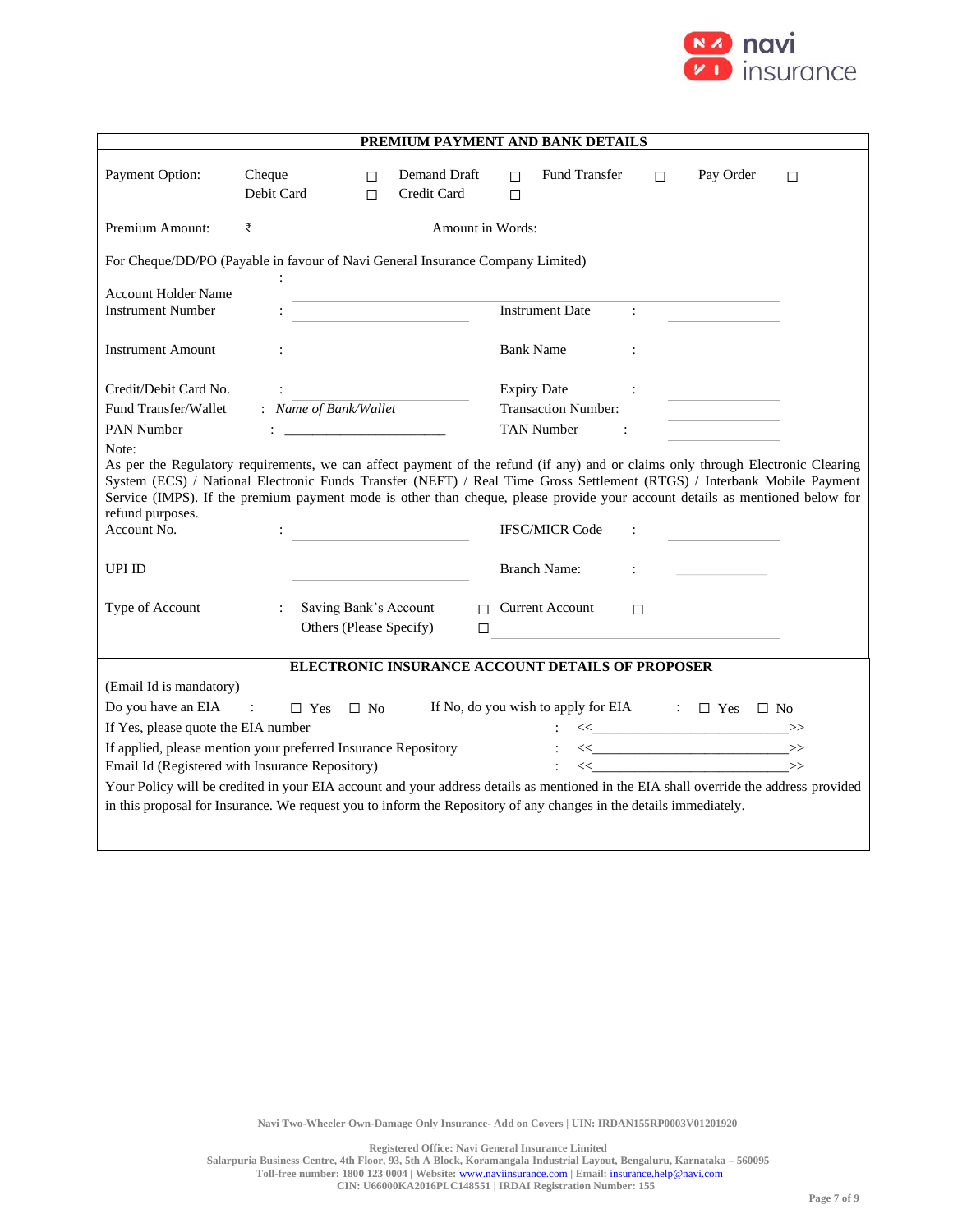

## **Declaration**:

"I/We desire to insure with NAVI GENERAL INSURANCE LIMITED ("Company") in respect of the vehicle described in this proposal form and statements contained herein, shared by me digitally or otherwise either through Company website, emails, Mobile application or any such mode of communication are true and accurate representations.

I/We undertake and confirm that:

- a) If any of the statements made herein are found to be false or incorrect, the benefits under this policy would stand forfeited.
- b) This application and declaration shall be promissory and shall be the basis of contract between me/us and the Company.
- c) I/We have read and understood the coverages, the terms and conditions and accept the Company's policy of insurance along with said conditions.
- d) If any additions or alterations are carried out by me/us in this proposal form or if there is any change in the information submitted by me/us after the submission of this proposal form, then the same would be conveyed to the Company immediately, failing which the benefits under the policy would stand forfeited.
- e) The Company may take appropriate measures to capture the voice log for all telephonic transactions carried out by me/us as required by the procedure/regulations internal or external to the Company and shall not hold the Company responsible or liable for relying/using such recorded telephonic conversation.
- f) The insurance would be effective only on acceptance of this application by the Company and the payment of requisite premium in advance. In the event of non-realization of the Cheque or non-receipt of the amount of premium by the company, the policy shall be deemed cancelled "ab initio" and the Company shall not be responsible for any liabilities of whatsoever nature under this policy.
- g) I/We agree to receive "Certificate of Insurance and Policy Schedule" only and shall access the policy terms, conditions and exclusions on the company's website.
- h) I/We hereby confirm that all premiums have been/will be paid from bonafide sources and no premiums have been/will be paid out of proceeds of crime related to any of the offence listed in Prevention of Money Laundering Act, 2002. I understand that the Company has the right to call for documents to establish sources of funds.
- i) I hereby authorize the Company to notify me through email, SMS, or any other electronic mode any information pertaining to my proposal, policy document, claim servicing etc.

## **Declaration for No Claim Bonus (if NCB claimed but confirmation from previous insurer not submitted).**

I/We declare that the rate of NCB claimed by me/us is correct and that NO CLAIM has arisen in the expiring Policy Period (Copy of Policy enclosed). I/We further undertake that if this declaration is found incorrect, all benefits under the Policy in respect of Section I of the Policy will stand forfeited.

**Place:**

## **Date: Signature of Proposer**

| <b>INTERMEDIARY DETAILS (FOR OFFICE USE ONLY)</b>                                                  |                             |  |  |  |  |
|----------------------------------------------------------------------------------------------------|-----------------------------|--|--|--|--|
| <b>Branch Office</b><br>the control of the control of the control of the control of the control of |                             |  |  |  |  |
| <b>Branch Code</b><br><u> 1980 - Johann Barbara, martin amerikan personal (</u>                    | Intermediary Name           |  |  |  |  |
| Business Sector Urban/Rural/Social                                                                 | Intermediary contact Number |  |  |  |  |
| Point of Sale Person Contact Number<br>Point of Sale Person Name                                   |                             |  |  |  |  |
| Navi Two-Wheeler Own-Damage Only Insurance- Add on Covers   UIN: IRDAN155RP0003V01201920           |                             |  |  |  |  |

**Registered Office: Navi General Insurance Limited**

**Salarpuria Business Centre, 4th Floor, 93, 5th A Block, Koramangala Industrial Layout, Bengaluru, Karnataka – 560095**

**Toll-free number: 1800 123 0004 | Website:** [www.naviinsurance.com](http://www.naviinsurance.com/) **| Email:** [insurance.help@navi.com](mailto:insurance.help@navi.com)